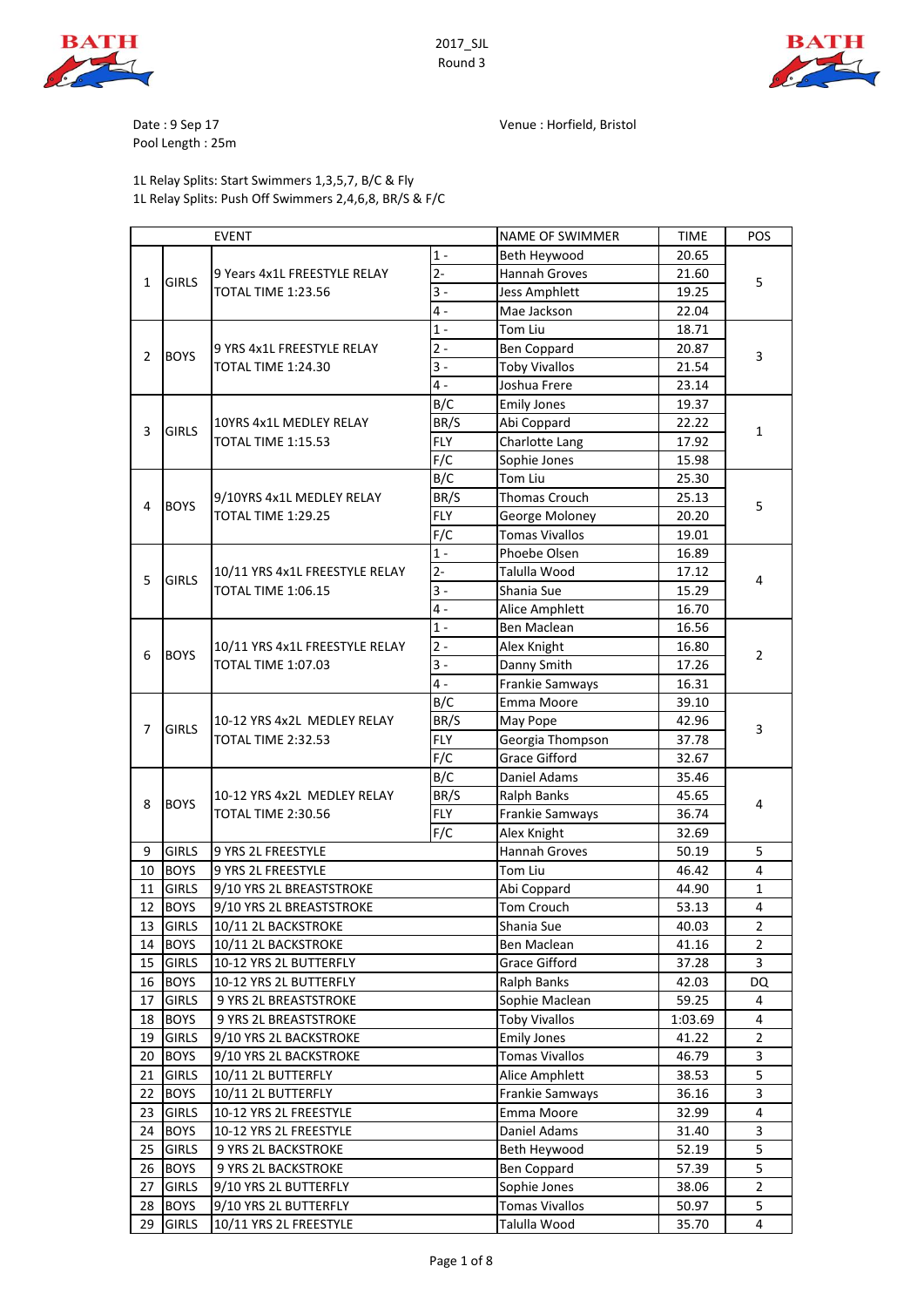



|    |              | <b>EVENT</b>                                      |                    | NAME OF SWIMMER       | <b>TIME</b>    | POS            |  |
|----|--------------|---------------------------------------------------|--------------------|-----------------------|----------------|----------------|--|
| 30 | <b>BOYS</b>  | 10/11 YRS 2L FREESTYLE                            |                    | Alex Knight           | 33.63          | 2              |  |
| 31 | <b>GIRLS</b> | 10-12 YRS 2L BREASTSTROKE                         | Georgia Thompson   | 43.17                 | $\overline{2}$ |                |  |
| 32 | <b>BOYS</b>  | 10-12 YRS 2L BREASTSTROKE                         | <b>Ralph Banks</b> | 46.63                 | 4              |                |  |
| 33 | <b>GIRLS</b> | 9 YRS 1L BUTTERFLY                                |                    | <b>Jess Amphlett</b>  | 21.43          | 4              |  |
| 34 | <b>BOYS</b>  | 9 YRS 1L BUTTERFLY                                |                    | George Moloney        | 20.51          | 3              |  |
| 35 | <b>GIRLS</b> | 9/10 YRS 2L FREESTYLE                             |                    | Charlotte Lang        | 34.34          | 1              |  |
| 36 | <b>BOYS</b>  | 9/10 YRS 2L FREESTYLE                             |                    | Tom Crouch            | 40.38          | 5              |  |
| 37 | <b>GIRLS</b> | 10/11 YRS 2L BREASTSTROKE                         |                    | Sophie Jones          | 42.62          | $\mathbf{1}$   |  |
| 38 | <b>BOYS</b>  | 10/11 YRS 2L BREASTSTROKE                         |                    | Alex Knight           | 45.55          | $\overline{2}$ |  |
| 39 | <b>GIRLS</b> | 10-12 YRS 2L BACKSTROKE                           |                    | Emma Moore            | 40.16          | 4              |  |
| 40 | <b>BOYS</b>  | 10-12 YRS 2L BACKSTROKE                           |                    | Daniel Adams          | 36.83          | $\overline{2}$ |  |
|    |              |                                                   | B/C                | Beth Heywood          | 26.33          |                |  |
| 41 | <b>GIRLS</b> | 9 YRS 4x1L MEDLEY RELAY                           | BR/S               | Sophie Maclean        | 29.78          | 5              |  |
|    |              | TOTAL TIME 1:46.13                                | <b>FLY</b>         | Hannah Groves         | 26.38          |                |  |
|    |              |                                                   | F/C                | Mae Jackson           | 23.73          |                |  |
|    |              |                                                   | B/C                | <b>Ben Coppard</b>    | 25.44          |                |  |
| 42 | <b>BOYS</b>  | 9 YRS 4x1L MEDLEY RELAY                           | BR/S               | <b>Toby Vivallos</b>  | 31.37          | 4              |  |
|    |              | TOTAL TIME 1:40.38                                | <b>FLY</b>         | George Moloney        | 21.32          |                |  |
|    |              |                                                   | F/C                | Joshua Frere          | 22.44          |                |  |
|    |              |                                                   | $1 -$              | <b>Emily Jones</b>    | 16.90          |                |  |
| 43 | <b>GIRLS</b> | 9/10YRS 4x1L FREESTYLE RELAY                      | $2 -$              | Abi Coppard           | 19.69          | 3              |  |
|    |              | <b>TOTAL TIME 1:10.25</b>                         | $3 -$              | Charlotte Lang        | 15.96          |                |  |
|    |              |                                                   | 4 -                | Phoebe Olsen          | 17.76          |                |  |
|    |              |                                                   | $1 -$              | Thomas Crouch         | 19.95          |                |  |
| 44 | <b>BOYS</b>  | 9/10YRS 4x1L FREESTYLE RELAY                      | $2 -$              | <b>Tomas Vivallos</b> | 19.11          | 5              |  |
|    |              | TOTAL TIME 1:22.47                                | $3 -$              | Tom Liu               | 22.17          |                |  |
|    |              |                                                   | 4 -                | George Moloney        | 21.15          |                |  |
|    |              | 10/11 YRS 4x1L MEDLEY RELAY<br>TOTAL TIME 1:15.48 | B/C                | Shania Sue            | 19.22          | 2              |  |
| 45 | <b>GIRLS</b> |                                                   | BR/S               | Sophie Jones          | 20.74          |                |  |
|    |              |                                                   | <b>FLY</b>         | Alice Amphlett        | 18.17          |                |  |
|    |              |                                                   | F/C                | Talulla Wood          | 17.36          |                |  |
|    |              |                                                   | B/C                | Ben Maclean           | 20.00          |                |  |
| 46 | <b>BOYS</b>  | 10/11 YRS 4x1L MEDLEY RELAY<br>TOTAL TIME 1:19.28 | BR/S               | Alex Knight           | 23.88          | 3              |  |
|    |              |                                                   | <b>FLY</b>         | Frankie Samways       | 16.90          |                |  |
|    |              |                                                   | F/C                | Danny Smith           | 18.30          |                |  |
|    |              |                                                   | $1 -$              | <b>Grace Gifford</b>  | 33.03          |                |  |
| 47 | <b>GIRLS</b> | 10-12 YRS 4x2L FREESTYLE RELAY                    | $2 -$              | May Pope              | 33.77          | $\overline{2}$ |  |
|    |              | <b>TOTAL TIME 2:12.06</b>                         | $3 -$              | Georgia Thompson      | 32.90          |                |  |
|    |              |                                                   | 4-                 | Emma Moore            | 32.41          |                |  |
|    |              |                                                   | $1 -$              | Ralph Banks           | 37.41          |                |  |
| 48 | <b>BOYS</b>  | 10-12 YRS 4x2L FREESTYLE RELAY                    | $2 -$              | Alex Knight           | 34.75          | 4              |  |
|    |              | <b>TOTAL TIME 2:19.58</b>                         | $3 -$              | Frankie Samways       | 35.19          |                |  |
|    |              |                                                   | $4 -$              | Daniel Adams          | 32.03          |                |  |
|    |              |                                                   | $1 -$              | <b>Jess Amphlett</b>  | 19.11          |                |  |
|    |              |                                                   | $2 -$              | George Moloney        | 20.62          |                |  |
|    |              |                                                   | $3 -$              | Sophie Jones          | 16.09          |                |  |
| 49 | <b>MIXED</b> | 8X1L FREESTYLE CANNON                             | 4 -                | Thomas Crouch         | 19.84          | 5              |  |
|    |              | TOTAL TIME 2:20.46                                | $5 -$              | Alice Amphlett        | 17.24          |                |  |
|    |              |                                                   | $6 -$              | Frankie Samways       | 16.31          |                |  |
|    |              |                                                   | $7 -$              | Emma Moore            | 15.03          |                |  |
|    |              |                                                   | 8 -                | Dan Adams             | 16.26          |                |  |

| Trowbridge              | 204 |
|-------------------------|-----|
| Severnside Tritons      | 203 |
| <b>Bristol Penguins</b> | 199 |
| Swim Bournemouth "B"    | 188 |
| <b>Bath Dolphin</b>     | 176 |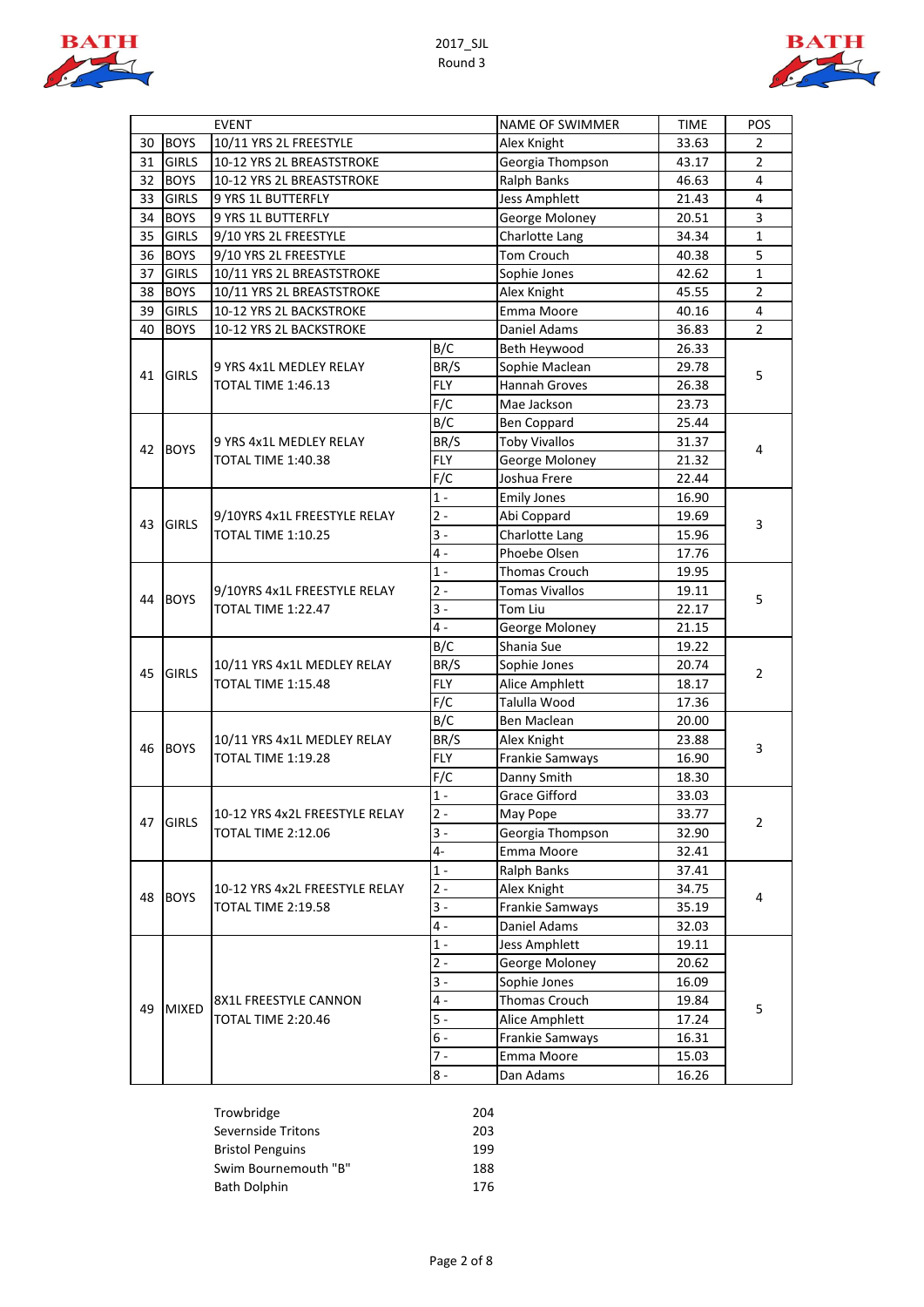| DATE:-         | 08/07/2017  | VENUE:-          |                 | Age at 9/9/2017       |                  |                      |                            |              |
|----------------|-------------|------------------|-----------------|-----------------------|------------------|----------------------|----------------------------|--------------|
| <b>EVENT</b>   | M/F         | <b>AGE GROUP</b> | <b>EVENT</b>    | <b>SWIMMER</b>        | <b>SWIMMER</b>   | <b>SWIMMER</b>       | <b>SWIMMER</b>             | <b>TIME</b>  |
| $\mathbf{1}$   | F           | 9yrs             | 4x1 Free relay  | <b>B.HEYWOOD</b>      | S.MacLEAN        | <b>I.LUKER</b>       | M.JACKSON                  | 1.25.29      |
| SPLIT          |             |                  |                 |                       |                  |                      |                            | 3rd          |
| $2^{\circ}$    | M           | 9yrs             | 4x1 Free relay  | <b>G.MAHONEY</b>      | <b>B.COPPARD</b> | <b>Toby VIVALLOS</b> | T.LUI                      | 1.28.83      |
| SPLIT          |             |                  |                 |                       |                  |                      |                            | 3rd          |
| 3              | $\mathsf F$ | $9/10$ yrs       | 4x1 Med. Relay  | <b>E.JONES</b>        | A.COPPARD        | C.LANG               | <b>S.JONES</b>             | 1.15.13      |
| <b>SPLIT</b>   |             |                  |                 |                       |                  |                      |                            | $\mathbf{1}$ |
| $\overline{4}$ | M           | $9/10$ yrs       | 4x1 Med. Relay  | T.LUI                 | <b>T.CROUCH</b>  | Tomas VIVALLOS       | <b>G.MAHONEY</b>           | 1.34.17      |
| <b>SPLIT</b>   |             |                  |                 |                       |                  |                      |                            | 3rd          |
| 5              | $\mathsf F$ | 10/11yrs         | 4x1 Free relay  | P.OLESEN              | T.WOOD           | S.SUE                | A.SAUNDERS                 | 1.08.91      |
| SPLIT          |             |                  |                 |                       |                  |                      |                            | 3rd          |
| 6              | M           | $10/11$ yrs      | 4x1 Free relay  | <b>T.CROUCH</b>       | A.KNIGHT         | <b>B.MacLEAN</b>     | <b>D.SMITH</b>             | 1.10.35      |
| <b>SPLIT</b>   |             |                  |                 |                       |                  |                      |                            | 3rd          |
| $\overline{7}$ | $\mathsf F$ | $10-12$ yrs      | 4x2 Med. Relay  | E.MOORE               | M.POPE           | <b>G.GIFFORD</b>     | A.BRYSON                   | 2.32.22      |
| SPLIT          |             |                  |                 |                       |                  |                      |                            | 3rd          |
| 8              | ${\sf M}$   | $10-12$ yrs      | 4x2 Med. Relay  | D.ADAMS               | <b>R.BANKS</b>   | E.BRAKE              | <b>S.CRANCH</b>            | 2.43.49      |
| <b>SPLIT</b>   |             |                  |                 |                       |                  |                      |                            | 3rd          |
| 9              | F           | 9yrs             | 2L Freestyle    | <b>B.HEYWOOD</b>      | 46.69            | 4th                  |                            |              |
| 10             | M           | 9yrs             | 2L Freestyle    | T.LUI                 | 46.61            | 3rd                  |                            |              |
| 11             | F           | $9/10$ yrs       | 2L Breaststroke | A.COPPARD             | 45.16            | 1st                  | RESULT:                    |              |
| 12             | M           | $9/10$ yrs       | 2L Breaststroke | <b>T.CROUCH</b>       | 52.49            | 4th                  | Severnside 198pts          |              |
| 13             | $\mathsf F$ | 10/11yrs         | 2L Backstroke   | S.SUE                 | 39.45            | 2nd                  | Cirencester 180pts         |              |
| 14             | ${\sf M}$   | 10/11yrs         | 2L Backstroke   | <b>B.MacLEAN</b>      | 41.22            | 1st                  | Bath Dolphin 169pts        |              |
| 15             | $\mathsf F$ | $10-12$ yrs      | 2L Butterfly    | <b>G.GIFFORD</b>      | 36.55            | 1st                  | Bradford O A 101pts        |              |
| 16             | ${\sf M}$   | $10-12$ yrs      | 2L Butterfly    | E.BRAKE               | 44.91            | 5th                  | <b>Bristol North 65pts</b> |              |
| 17             | $\mathsf F$ | 9yrs             | 2L Breaststroke | S.MacLEAN             | 1.00.04          | 3rd                  |                            |              |
| 18             | ${\sf M}$   | 9yrs             | 2L Breaststroke | <b>Toby VIVALLOS</b>  | 1.03.98          | 3rd                  |                            |              |
| 19             | $\mathsf F$ | $9/10$ yrs       | 2L Backstroke   | <b>E.JONES</b>        | 39.73            | 1st                  |                            |              |
| 20             | M           | $9/10$ yrs       | 2L Backstroke   | <b>Tomas VIVALLOS</b> | 46.66            | 2nd                  |                            |              |
| 21             | $\mathsf F$ | $10/11$ yrs      | 2L Butterfly    | S.SUE                 | 37.66            | 1st                  |                            |              |
| 22             | M           | 10/11yrs         | 2L Butterfly    | <b>D.SMITH</b>        | 46.73            | 3rd                  |                            |              |
| 23             | F           | $10-12$ yrs      | 2L Freestyle    | E.MOORE               | 33.18            | 3rd                  |                            |              |
| 24             | M           | $10-12$ yrs      | 2L Freestyle    | D.ADAMS               | 31.41            | 2nd                  |                            |              |
| 25             | F           | 9yrs             | 2L Backstroke   | <b>I.LUKER</b>        | 50.11            | 2nd                  |                            |              |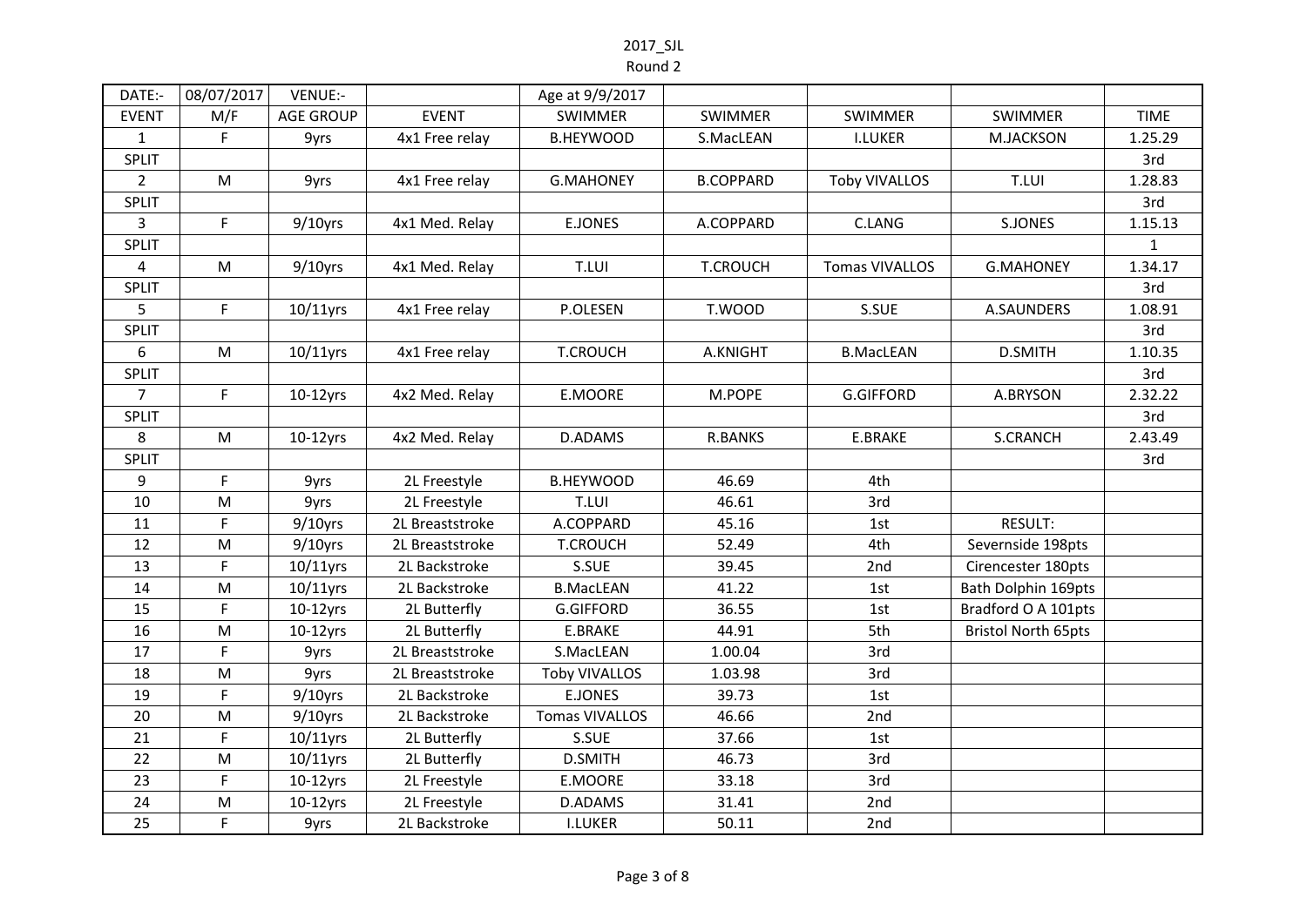Round 2

| 26           | M         | 9yrs        | 2L Backstroke    | <b>B.COPPARD</b>      | 56.27                 | 3rd              |                  |              |
|--------------|-----------|-------------|------------------|-----------------------|-----------------------|------------------|------------------|--------------|
| 27           | F.        | $9/10$ yrs  | 2L Butterfly     | S.JONES               | 37.38                 | 1st              |                  |              |
| 28           | M         | $9/10$ yrs  | 2L Butterfly     | <b>Tomas VIVALLOS</b> | 50.04                 | 4th              |                  |              |
| 29           | F.        | $10/11$ yrs | 2L Freestyle     | T.WOOD                | 34.07                 | 2nd              |                  |              |
| 30           | ${\sf M}$ | $10/11$ yrs | 2L Freestyle     | A.KNIGHT              | 32.85                 | 2nd              |                  |              |
| 31           | F         | $10-12$ yrs | 2L Breaststroke  | M.POPE                | 44.11                 | 3rd              |                  |              |
| 32           | M         | $10-12$ yrs | 2L Breaststroke  | R.BANKS               | 46.39                 | 3rd              |                  |              |
| 33           | F         | 9yrs        | 1L Butterfly     | <b>I.LUKER</b>        | 21.13                 | 2nd              |                  |              |
| 34           | M         | 9yrs        | 1L Butterfly     | <b>G.MAHONEY</b>      | 20.59                 | 1st              |                  |              |
| 35           | F         | $9/10$ yrs  | 2L Freestyle     | C.LANG                | 34.84                 | 1st              |                  |              |
| 36           | ${\sf M}$ | $9/10$ yrs  | 2L Freestyle     | <b>T.CROUCH</b>       | 40.24                 | 3rd              |                  |              |
| 37           | F.        | $10/11$ yrs | 2L Breaststroke  | S.JONES               | 41.45                 | 1st              |                  |              |
| 38           | ${\sf M}$ | $10/11$ yrs | 2L Breaststroke  | A.KNIGHT              | 46.38                 | 1st              |                  |              |
| 39           | F.        | $10-12$ yrs | 2L Backstroke    | E.MOORE               | 38.61                 | 3rd              |                  |              |
| 40           | ${\sf M}$ | $10-12$ yrs | 2L Backstroke    | D.ADAMS               | 36.49                 | 2nd              |                  |              |
| 41           | F.        | 9yrs        | 4x1 Med. Relay   | <b>B.HEYWOOD</b>      | S.MacLEAN             | <b>I.LUKER</b>   | <b>M.JACKSON</b> | 1.40.53      |
| <b>SPLIT</b> |           |             |                  |                       |                       |                  |                  | 2nd          |
| 42           | M         | 9yrs        | 4x1 Med. Relay   | <b>B.COPPARD</b>      | <b>Toby VIVALLOS</b>  | <b>G.MAHONEY</b> | T.LUI            | 1.40.94      |
| <b>SPLIT</b> |           |             |                  |                       |                       |                  |                  | 1st          |
| 43           | F.        | $9/10$ yrs  | 4x1 Free relay   | <b>E.JONES</b>        | A.COPPARD             | C.LANG           | P.OLESEN         | 1.10.55      |
| <b>SPLIT</b> |           |             |                  |                       |                       |                  |                  | 1st          |
| 44           | M         | $9/10$ yrs  | 4x1 Free relay   | <b>T.CROUCH</b>       | <b>Tomas VIVALLOS</b> | T.LUI            | <b>G.MAHONEY</b> | 1.22.51      |
| <b>SPLIT</b> |           |             |                  |                       |                       |                  |                  | 4th          |
| 45           | F         | $10/11$ yrs | 4x1 Med. Relay   | S.SUE                 | S.JONES               | A.SAUNDERS       | T.WOOD           | <b>DQ</b>    |
| <b>SPLIT</b> |           |             |                  |                       |                       |                  |                  | Flyer        |
| 46           | M         | 10/11yrs    | 4x1 Med. Relay   | <b>B.MacLEAN</b>      | A.KNIGHT              | Tomas VIVALLOS   | <b>D.SMITH</b>   | <b>DQ</b>    |
| <b>SPLIT</b> |           |             |                  |                       |                       |                  |                  | Wrong stroke |
| 47           | F         | $10-12$ yrs | 4x2 Free relay   | A.BRYSON              | M.POPE                | <b>G.GIFFORD</b> | E.MOORE          | 2.13.62      |
| <b>SPLIT</b> |           |             |                  |                       |                       |                  |                  | 3rd          |
| 48           | M         | $10-12$ yrs | 4x2 Free relay   | <b>R.BANKS</b>        | E.BRAKE               | <b>S.CRANCH</b>  | D.ADAMS          | 2.22.38      |
| <b>SPLIT</b> |           |             |                  |                       |                       |                  |                  | 3rd          |
| 49           | Canon     | All         | 8x1 Free relay   | <b>I.LUKER</b>        | S.JONES               | S.SUE            | E.MOORE          | 2.18.75      |
| <b>SPLIT</b> |           |             | G/B in ascending |                       |                       |                  |                  | 3rd          |
|              |           |             | age order        | T.LUI                 | <b>Tomas VIVALLOS</b> | A.KNIGHT         | D.ADAMS          |              |
| <b>SPLIT</b> |           |             |                  |                       |                       |                  |                  |              |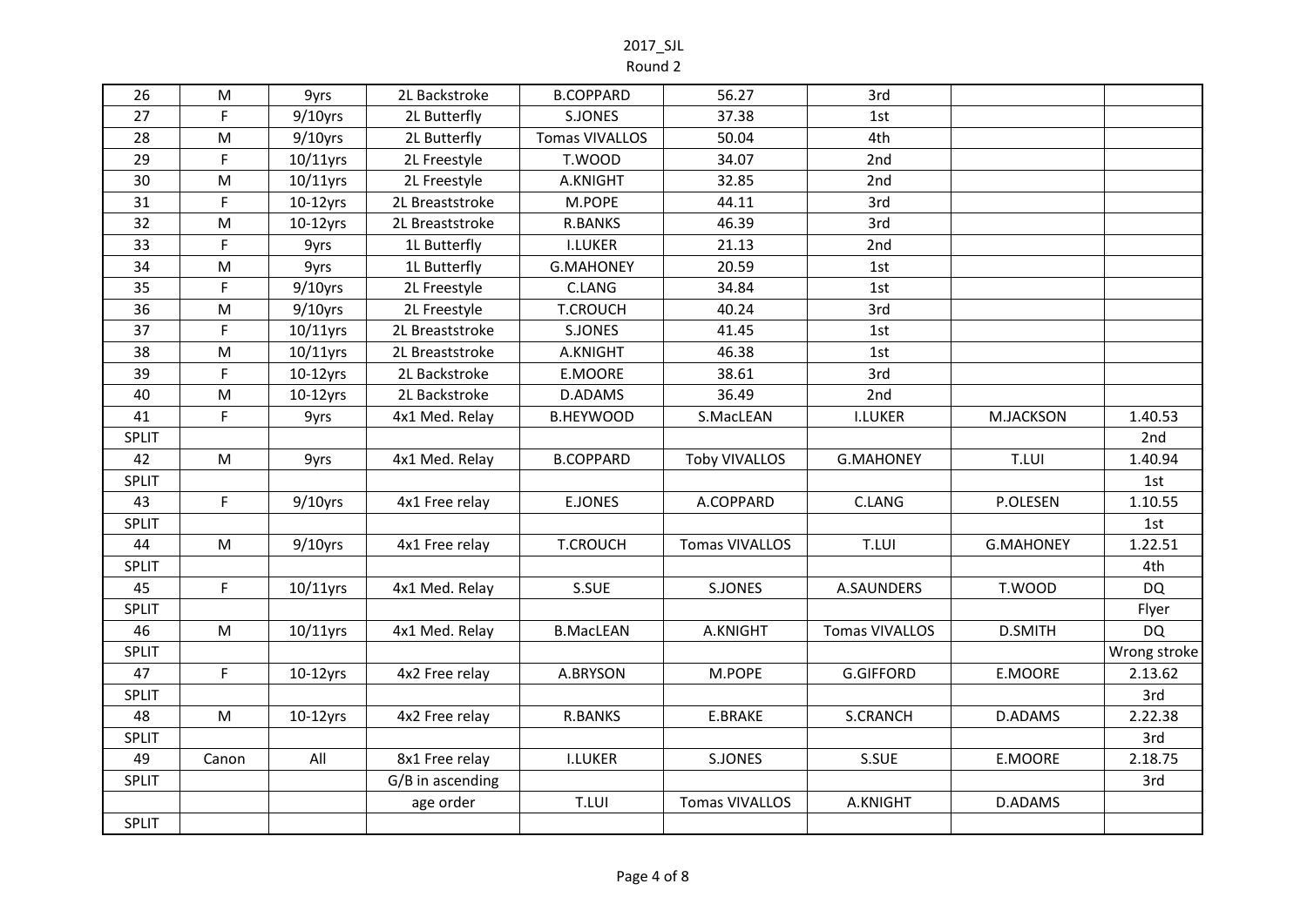#### Round 1

| DATE:-         | 10/06/2017  | VENUE:-          | TROWBRIDGE 25m  | Age at 9/9/2017       |                  |                       |                 |            |
|----------------|-------------|------------------|-----------------|-----------------------|------------------|-----------------------|-----------------|------------|
| <b>EVENT</b>   | M/F         | <b>AGE GROUP</b> | <b>EVENT</b>    | <b>SWIMMER</b>        | <b>SWIMMER</b>   | <b>SWIMMER</b>        | <b>SWIMMER</b>  | TIME/POSTn |
| $\mathbf{1}$   | F           | 9yrs             | 4x1 Free relay  | <b>I.LUKER</b>        | S.MacLEAN        | J.AMPHLETT            | <b>H.GROVES</b> | 1.25.82    |
| SPLIT          |             |                  |                 |                       |                  |                       |                 | 4th        |
| $\overline{2}$ | ${\sf M}$   | 9yrs             | 4x1 Free relay  | T.LUI                 | <b>B.COPPARD</b> | <b>Toby VIVALLOS</b>  | O.RHODES        | 1.29.37    |
| SPLIT          |             |                  |                 |                       |                  |                       |                 | 3rd        |
| 3              | $\mathsf F$ | $9/10$ yrs       | 4x1 Med. Relay  | E.JONES               | A.COPPARD        | C.LANG                | S.JONES         | 1.15.38    |
| SPLIT          |             |                  |                 |                       |                  |                       |                 | 1st        |
| $\overline{a}$ | M           | $9/10$ yrs       | 4x1 Med. Relay  | T.LUI                 | <b>T.CROUCH</b>  | <b>Tomas VIVALLOS</b> | W.RHODES        | 1.38.93    |
| SPLIT          |             |                  |                 |                       |                  |                       |                 | 4th        |
| 5              | F           | $10/11$ yrs      | 4x1 Free relay  | E.JOHN                | T.WOOD           | S.SUE                 | A.AMPHLETT      | 1.05.50    |
| SPLIT          |             |                  |                 |                       |                  |                       |                 | 3rd        |
| 6              | M           | $10/11$ yrs      | 4x1 Free relay  | <b>T.CROUCH</b>       | A.KNIGHT         | <b>B.MacLEAN</b>      | W.SHARDLOW      | 1.07.32    |
| SPLIT          |             |                  |                 |                       |                  |                       |                 | 2nd        |
| $\overline{7}$ | $\mathsf F$ | $10-12$ yrs      | 4x2 Med. Relay  | E.MOORE               | M.POPE           | <b>G.THOMPSON</b>     | A.BRYSON        | 2.34.00    |
| SPLIT          |             |                  |                 |                       |                  |                       |                 | 2nd        |
| 8              | M           | $10-12$ yrs      | 4x2 Med. Relay  | <b>D.ADAMS</b>        | <b>R.BANKS</b>   | E.BRAKE               | A.KNIGHT        | 2.40.87    |
| SPLIT          |             |                  |                 |                       |                  |                       |                 | 2nd        |
| 9              | F           | 9yrs             | 2L Freestyle    | <b>I.LUKER</b>        | 41.93            | 2nd                   |                 |            |
| 10             | M           | 9yrs             | 2L Freestyle    | T.LUI                 | 46.32            | 2nd                   |                 |            |
| 11             | F           | $9/10$ yrs       | 2L Breaststroke | A.COPPARD             | 45.43            | 2nd                   |                 |            |
| 12             | M           | $9/10$ yrs       | 2L Breaststroke | <b>T.CROUCH</b>       | 54.38            | 2nd                   |                 |            |
| 13             | F           | $10/11$ yrs      | 2L Backstroke   | S.SUE                 | 38.56            | 3rd                   |                 |            |
| 14             | ${\sf M}$   | $10/11$ yrs      | 2L Backstroke   | <b>B.MacLEAN</b>      | 41.81            | 2nd                   |                 |            |
| 15             | F           | $10-12$ yrs      | 2L Butterfly    | <b>G.THOMPSON</b>     | 37.31            | 4th                   |                 |            |
| 16             | M           | $10-12$ yrs      | 2L Butterfly    | E.BRAKE               | 44.69            | 4th                   |                 |            |
| 17             | $\mathsf F$ | 9yrs             | 2L Breaststroke | S.MacLEAN             | 1.00.19          | 3rd                   |                 |            |
| 18             | M           | 9yrs             | 2L Breaststroke | <b>Toby VIVALLOS</b>  | 1.04.12          | 3rd                   |                 |            |
| 19             | F           | $9/10$ yrs       | 2L Backstroke   | <b>E.JONES</b>        | 40.19            | 2nd                   |                 |            |
| 20             | M           | $9/10$ yrs       | 2L Backstroke   | <b>Tomas VIVALLOS</b> | 48.94            | 2nd                   |                 |            |
| 21             | F.          | $10/11$ yrs      | 2L Butterfly    | A.AMPHLETT            | 37.25            | 1st                   |                 |            |
| 22             | M           | $10/11$ yrs      | 2L Butterfly    | W.SHARDLOW            | 43.19            | 2nd                   |                 |            |
| 23             | F.          | $10-12$ yrs      | 2L Freestyle    | E.MOORE               | 32.88            | 2nd                   |                 |            |
| 24             | M           | $10-12$ yrs      | 2L Freestyle    | D.ADAMS               | 31.62            | 2nd                   |                 |            |
| 25             | F           | 9yrs             | 2L Backstroke   | J.AMPHLETT            | 52.56            | 3rd                   |                 |            |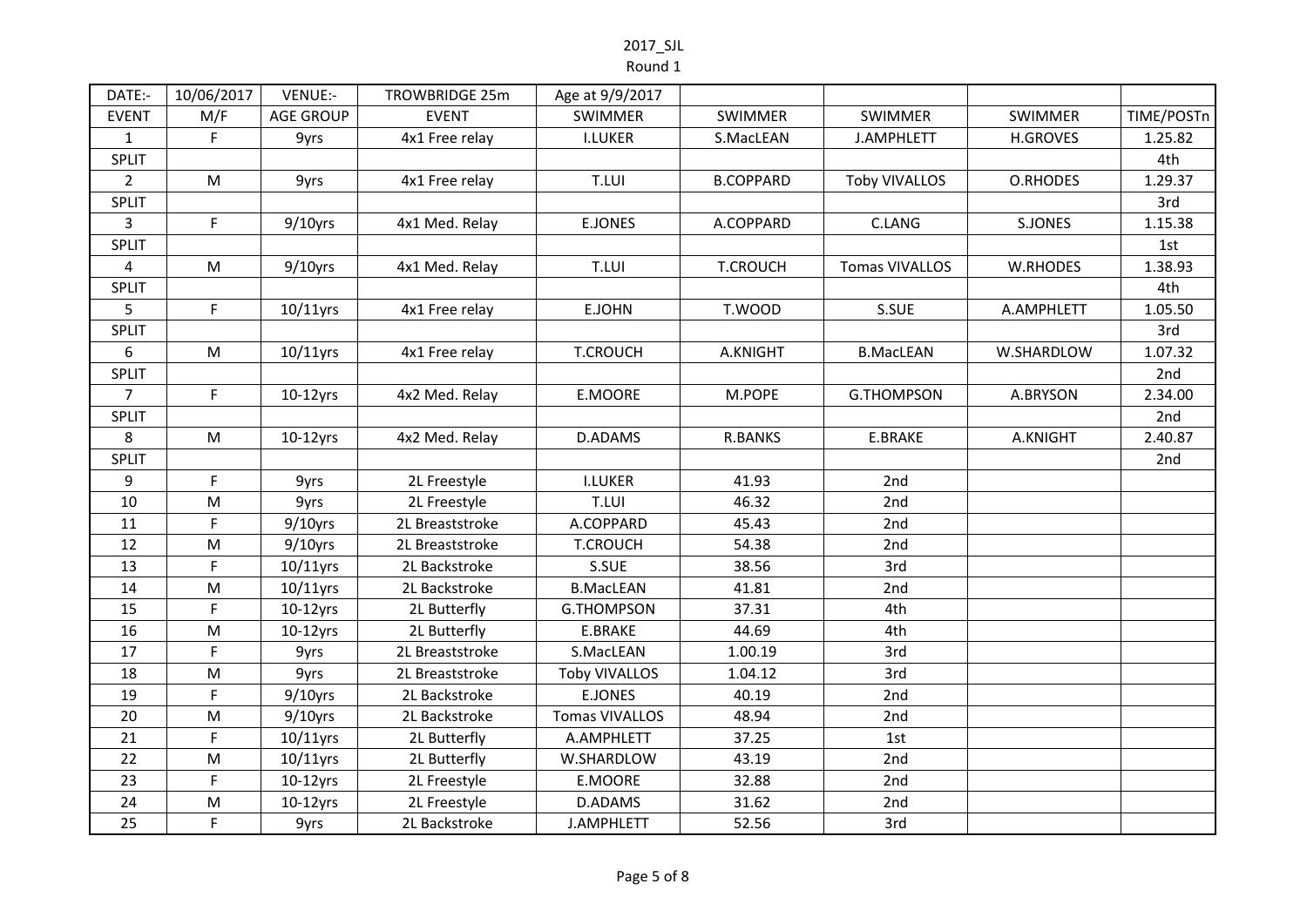Round 1

| 26           | M         | 9yrs        | 2L Backstroke    | <b>B.COPPARD</b>      | 54.52                | <b>DQ</b>         | Moving at start       |           |
|--------------|-----------|-------------|------------------|-----------------------|----------------------|-------------------|-----------------------|-----------|
| 27           | F.        | $9/10$ yrs  | 2L Butterfly     | S.JONES               | 38.43                | 1st               |                       |           |
| 28           | ${\sf M}$ | $9/10$ yrs  | 2L Butterfly     | <b>Tomas VIVALLOS</b> | 49.19                | 4th               |                       |           |
| 29           | F         | $10/11$ yrs | 2L Freestyle     | S.SUE                 | 34.01                | 3rd               |                       |           |
| 30           | ${\sf M}$ | 10/11yrs    | 2L Freestyle     | W.SHARDLOW            | 34.31                | 2nd               |                       |           |
| 31           | F.        | $10-12$ yrs | 2L Breaststroke  | M.POPE                | 43.88                | 3rd               |                       |           |
| 32           | ${\sf M}$ | $10-12$ yrs | 2L Breaststroke  | <b>R.BANKS</b>        | 46.75                | 2nd               |                       |           |
| 33           | F         | 9yrs        | 1L Butterfly     | <b>I.LUKER</b>        | 20.81                | 3rd               |                       |           |
| 34           | ${\sf M}$ | 9yrs        | 1L Butterfly     | T.LUI                 | 25.94                | <b>DQ</b>         | Alternating leg kick  |           |
| 35           | F         | $9/10$ yrs  | 2L Freestyle     | C.LANG                | 32.44                | 1st               |                       |           |
| 36           | M         | $9/10$ yrs  | 2L Freestyle     | <b>T.CROUCH</b>       | 41.06                | 4th               |                       |           |
| 37           | F.        | 10/11yrs    | 2L Breaststroke  | S.JONES               | 41.19                | 1st               |                       |           |
| 38           | M         | 10/11yrs    | 2L Breaststroke  | A.KNIGHT              | 47.06                | 2nd               |                       |           |
| 39           | F         | $10-12$ yrs | 2L Backstroke    | E.MOORE               | 39.56                | 4th               |                       |           |
| 40           | M         | $10-12$ yrs | 2L Backstroke    | D.ADAMS               | 37.06                | 2nd               |                       |           |
| 41           | F.        | 9yrs        | 4x1 Med. Relay   | <b>J.AMPHLETT</b>     | S.MacLEAN            | <b>I.LUKER</b>    | <b>H.GROVES</b>       | 1.40.57   |
| <b>SPLIT</b> |           |             |                  |                       |                      |                   |                       | 3rd       |
| 42           | ${\sf M}$ | 9yrs        | 4x1 Med. Relay   | <b>B.COPPARD</b>      | <b>Toby VIVALLOS</b> | T.LUI             | O.RHODES              | 1.46.81   |
| <b>SPLIT</b> |           |             |                  |                       |                      |                   |                       | <b>DQ</b> |
| 43           | F         | $9/10$ yrs  | 4x1 Free relay   | <b>E.JONES</b>        | A.COPPARD            | C.LANG            | S.JONES               | 1.08.69   |
| <b>SPLIT</b> |           |             |                  |                       |                      |                   |                       | 1st       |
| 44           | ${\sf M}$ | $9/10$ yrs  | 4x1 Free relay   | T.LUI                 | <b>W.RHODES</b>      | <b>T.CROUCH</b>   | <b>Tomas VIVALLOS</b> | 1.24.68   |
| <b>SPLIT</b> |           |             |                  |                       |                      |                   |                       | 4th       |
| 45           | F         | 10/11yrs    | 4x1 Med. Relay   | S.SUE                 | E.JOHN               | A.AMPHLETT        | T.WOOD                | 1.19.07   |
| <b>SPLIT</b> |           |             |                  |                       |                      |                   |                       | 3rd       |
| 46           | M         | $10/11$ yrs | 4x1 Med. Relay   | <b>B.MacLEAN</b>      | <b>T.CROUCH</b>      | W.SHARDLOW        | A.KNIGHT              | 1.23.87   |
| <b>SPLIT</b> |           |             |                  |                       |                      |                   |                       | 2nd       |
| 47           | F.        | $10-12$ yrs | 4x2 Free relay   | A.BRYSON              | M.POPE               | <b>G.THOMPSON</b> | E.MOORE               | 2.15.25   |
| <b>SPLIT</b> |           |             |                  |                       |                      |                   |                       | 3rd       |
| 48           | ${\sf M}$ | $10-12$ yrs | 4x2 Free relay   | <b>R.BANKS</b>        | E.BRAKE              | W.SHARDLOW        | D.ADAMS               | 2.19.56   |
| <b>SPLIT</b> |           |             |                  |                       |                      |                   |                       | 2nd       |
| 49           | Canon     | All         | 8x1 Free relay   | <b>I.LUKER</b>        | S.JONES              | T.WOOD            | E.MOORE               | 2.21.13   |
| SPLIT        |           |             | G/B in ascending |                       |                      |                   |                       | 3rd       |
|              |           |             | age order        | T.LUI                 | <b>T.CROUCH</b>      | W.SHARDLOW        | D.ADAMS               |           |
| <b>SPLIT</b> |           |             |                  |                       |                      |                   |                       |           |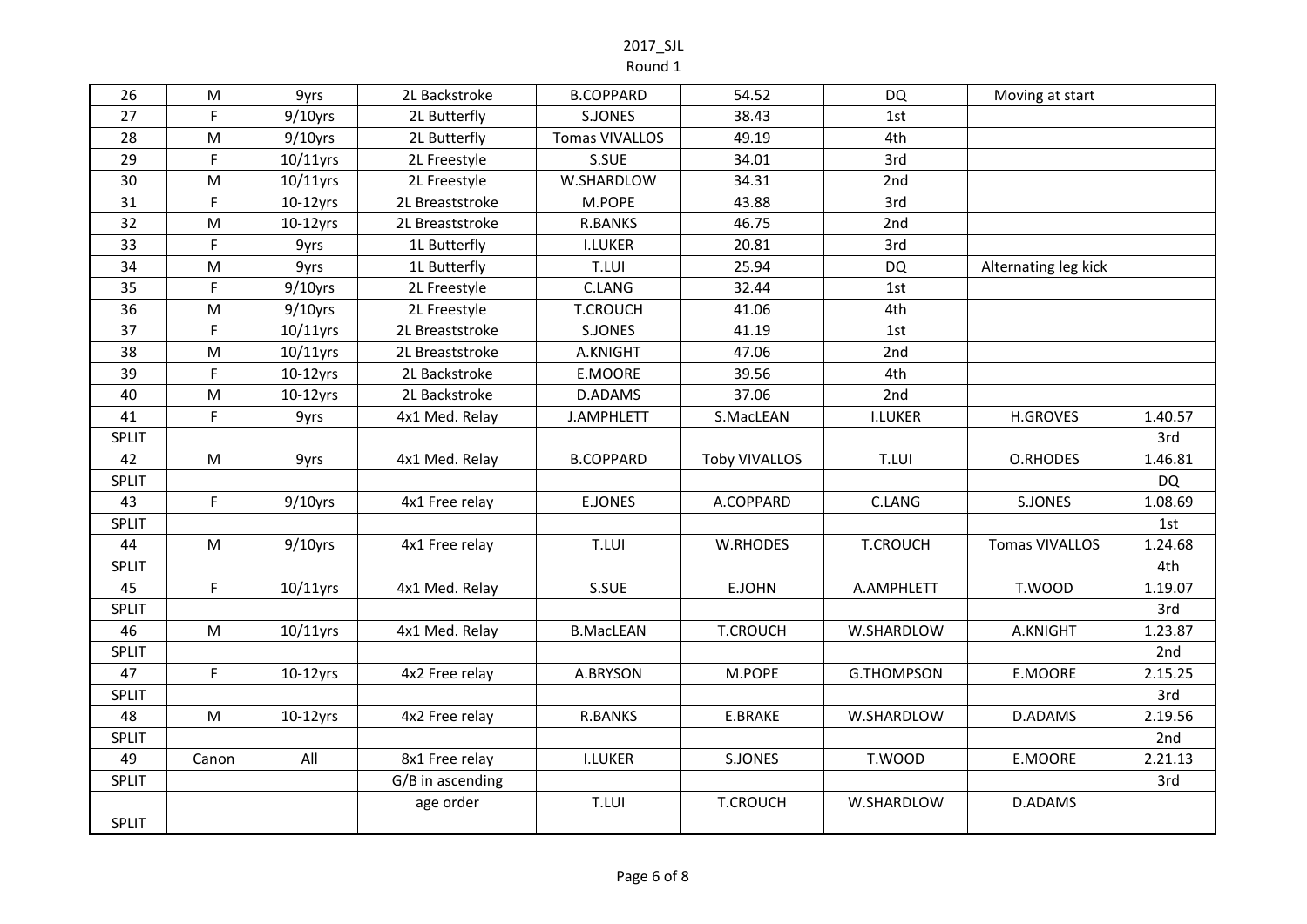



| <b>Event</b>     |              |                        | Round 1         |             | Round 2         |             | <b>Round 3</b>  |             |                 |
|------------------|--------------|------------------------|-----------------|-------------|-----------------|-------------|-----------------|-------------|-----------------|
|                  |              |                        |                 | <b>Time</b> | <b>Position</b> | <b>Time</b> | <b>Position</b> | <b>Time</b> | <b>Position</b> |
| 1                | F            | 9yrs                   | 4x1 Free relay  | 1.25.82     | 4th             | 1.25.29     | 3rd             | 1:23.56     | 5               |
| $\overline{2}$   | M            | 9yrs                   | 4x1 Free relay  | 1.29.37     | 3rd             | 1.28.83     | 3rd             | 1:24.30     | 3               |
| $\overline{3}$   | F            | 9/10yrs                | 4x1 Med. Relay  | 1.15.38     | 1st             | 1.15.13     | 1st             | 1:15.53     |                 |
| $\overline{4}$   | M            | $9/10$ yrs             | 4x1 Med. Relay  | 1.38.93     | 4th             | 1.34.17     | 3rd             | 1:29.25     | 5               |
| 5                | F            | 10/11yrs               | 4x1 Free relay  | 1.05.50     | 3rd             | 1.08.91     | 3rd             | 1:06.15     | 4               |
| 6                | M            | 10/11yrs               | 4x1 Free relay  | 1.07.32     | 2nd             | 1.10.35     | 3rd             | 1:07.03     | $\overline{2}$  |
| 7                | F            | 10-12yrs               | 4x2 Med. Relay  | 2.34.00     | 2nd             | 2.32.22     | 3rd             | 2:32.53     | $\overline{3}$  |
| 8                | M            | 10-12yrs               | 4x2 Med. Relay  | 2.40.87     | 2nd             | 2.43.49     | 3rd             | 2:30.56     | 4               |
| $\boldsymbol{9}$ | F            | 9yrs                   | 2L Freestyle    | 41.93       | 2nd             | 46.69       | 4th             | 50.19       | 5               |
| 10               | M            | 9yrs                   | 2L Freestyle    | 46.32       | 2nd             | 46.61       | 3rd             | 46.42       | 4               |
| 11               | F            | $9/10$ yrs             | 2L Breaststroke | 45.43       | 2nd             | 45.16       | 1st             | 44.90       | 1               |
| 12               | M            | $9/10$ yrs             | 2L Breaststroke | 54.38       | 2nd             | 52.49       | 4th             | 53.13       | 4               |
| 13               | F            | 10/11yrs               | 2L Backstroke   | 38.56       | 3rd             | 39.45       | 2nd             | 40.03       | $\overline{c}$  |
| 14               | M            | 10/11yrs               | 2L Backstroke   | 41.81       | 2nd             | 41.22       | 1st             | 41.16       | $\overline{2}$  |
| 15               | F            | 10-12yrs               | 2L Butterfly    | 37.31       | 4th             | 36.55       | 1st             | 37.28       | $\overline{3}$  |
| 16               | M            | 10-12yrs               | 2L Butterfly    | 44.69       | 4th             | 44.91       | 5th             | 42.03       | <b>DQ</b>       |
| 17               | F            | 9yrs                   | 2L Breaststroke | 1.00.19     | 3rd             | 1.00.04     | 3rd             | 59.25       | 4               |
| 18               | M            | 9yrs                   | 2L Breaststroke | 1.04.12     | 3rd             | 1.03.98     | 3rd             | 1:03.69     | 4               |
| 19               | $\mathsf{F}$ | $9/10$ yrs             | 2L Backstroke   | 40.19       | 2nd             | 39.73       | 1st             | 41.22       | $\overline{2}$  |
| 20               | M            | $9/10$ yrs             | 2L Backstroke   | 48.94       | 2nd             | 46.66       | 2nd             | 46.79       | $\overline{3}$  |
| 21               | F            | 10/11yrs               | 2L Butterfly    | 37.25       | 1st             | 37.66       | 1st             | 38.53       | $\overline{5}$  |
| 22               | M            | $\overline{10}/11$ yrs | 2L Butterfly    | 43.19       | 2nd             | 46.73       | 3rd             | 36.16       | $\overline{3}$  |
| 23               | F            | 10-12yrs               | 2L Freestyle    | 32.88       | 2nd             | 33.18       | 3rd             | 32.99       | 4               |
| 24               | M            | 10-12yrs               | 2L Freestyle    | 31.62       | 2nd             | 31.41       | 2nd             | 31.40       | $\overline{3}$  |
| 25               | $\mathsf{F}$ | 9yrs                   | 2L Backstroke   | 52.56       | 3rd             | 50.11       | 2nd             | 52.19       | $\overline{5}$  |
| 26               | M            | 9yrs                   | 2L Backstroke   | 54.52       | DQ              | 56.27       | 3rd             | 57.39       | 5               |
| 27               | F            | 9/10yrs                | 2L Butterfly    | 38.43       | 1st             | 37.38       | 1st             | 38.06       | $\overline{2}$  |
| 28               | M            | $9/10$ yrs             | 2L Butterfly    | 49.19       | 4th             | 50.04       | 4th             | 50.97       | $\overline{5}$  |
| 29               | $\mathsf{F}$ | 10/11yrs               | 2L Freestyle    | 34.01       | 3rd             | 34.07       | 2nd             | 35.70       | 4               |
| 30               | M            | 10/11yrs               | 2L Freestyle    | 34.31       | 2nd             | 32.85       | 2nd             | 33.63       | $\overline{2}$  |
| $31$ F           |              | 10-12yrs               | 2L Breaststroke | 43.88       | 3rd             | 44.11       | 3rd             | 43.17       | $\overline{c}$  |
| $32$ M           |              | 10-12yrs               | 2L Breaststroke | 46.75       | 2nd             | 46.39       | 3rd             | 46.63       | $\overline{4}$  |
| 33 F             |              | 9yrs                   | 1L Butterfly    | 20.81       | 3rd             | 21.13       | 2nd             | 21.43       | 4               |
| 34 M             |              | 9yrs                   | 1L Butterfly    | 25.94       | DQ              | 20.59       | 1st             | 20.51       | $\overline{3}$  |
| $35$ F           |              | $9/10$ yrs             | 2L Freestyle    | 32.44       | 1st             | 34.84       | 1st             | 34.34       | 1               |
| 36 M             |              | $9/10$ yrs             | 2L Freestyle    | 41.06       | 4th             | 40.24       | 3rd             | 40.38       | 5               |
| 37               | F            | 10/11yrs               | 2L Breaststroke | 41.19       | 1st             | 41.45       | 1st             | 42.62       | 1               |
| 38               | M            | 10/11yrs               | 2L Breaststroke | 47.06       | 2nd             | 46.38       | 1st             | 45.55       | $\overline{2}$  |
| 39               | IF           | 10-12yrs               | 2L Backstroke   | 39.56       | 4th             | 38.61       | 3rd             | 40.16       | 4               |
| 40               | M            | 10-12yrs               | 2L Backstroke   | 37.06       | 2nd             | 36.49       | 2nd             | 36.83       | $\overline{2}$  |
| 41               | F            | 9yrs                   | 4x1 Med. Relay  | 1.40.57     | 3rd             | 1.40.53     | 2nd             | 1:46.13     | $\mathbf 5$     |
| 42 M             |              | 9yrs                   | 4x1 Med. Relay  | 1.46.81     | DQ              | 1.40.94     | 1st             | 1:40.38     | 4               |
| 43               | F            | $9/10$ yrs             | 4x1 Free relay  | 1.08.69     | 1st             | 1.10.55     | 1st             | 1:10.25     | $\overline{3}$  |
| 44 M             |              | $9/10$ yrs             | 4x1 Free relay  | 1.24.68     | 4th             | 1.22.51     | 4th             | 1:22.47     | $\overline{5}$  |
| 45 F             |              | 10/11yrs               | 4x1 Med. Relay  | 1.19.07     | 3rd             |             | DQ              | 1:15.48     | $\overline{2}$  |
| 46 M             |              | 10/11yrs               | 4x1 Med. Relay  | 1.23.87     | 2nd             |             | DQ              | 1:19.28     | $\overline{3}$  |
| 47               | F            | $10-12$ yrs            | 4x2 Free relay  | 2.15.25     | 3rd             | 2.13.62     | 3rd             | 2:12.06     | $\overline{2}$  |
| 48               | M            | $10-12$ yrs            | 4x2 Free relay  | 2.19.56     | 2nd             | 2.22.38     | 3rd             | 2:19.58     | $\overline{4}$  |
| 49               | Canon        | All                    | 8x1 Free relay  | 2.21.13     | 3rd             | 2.18.75     | 3rd             | 2:20.46     | $5\vert$        |